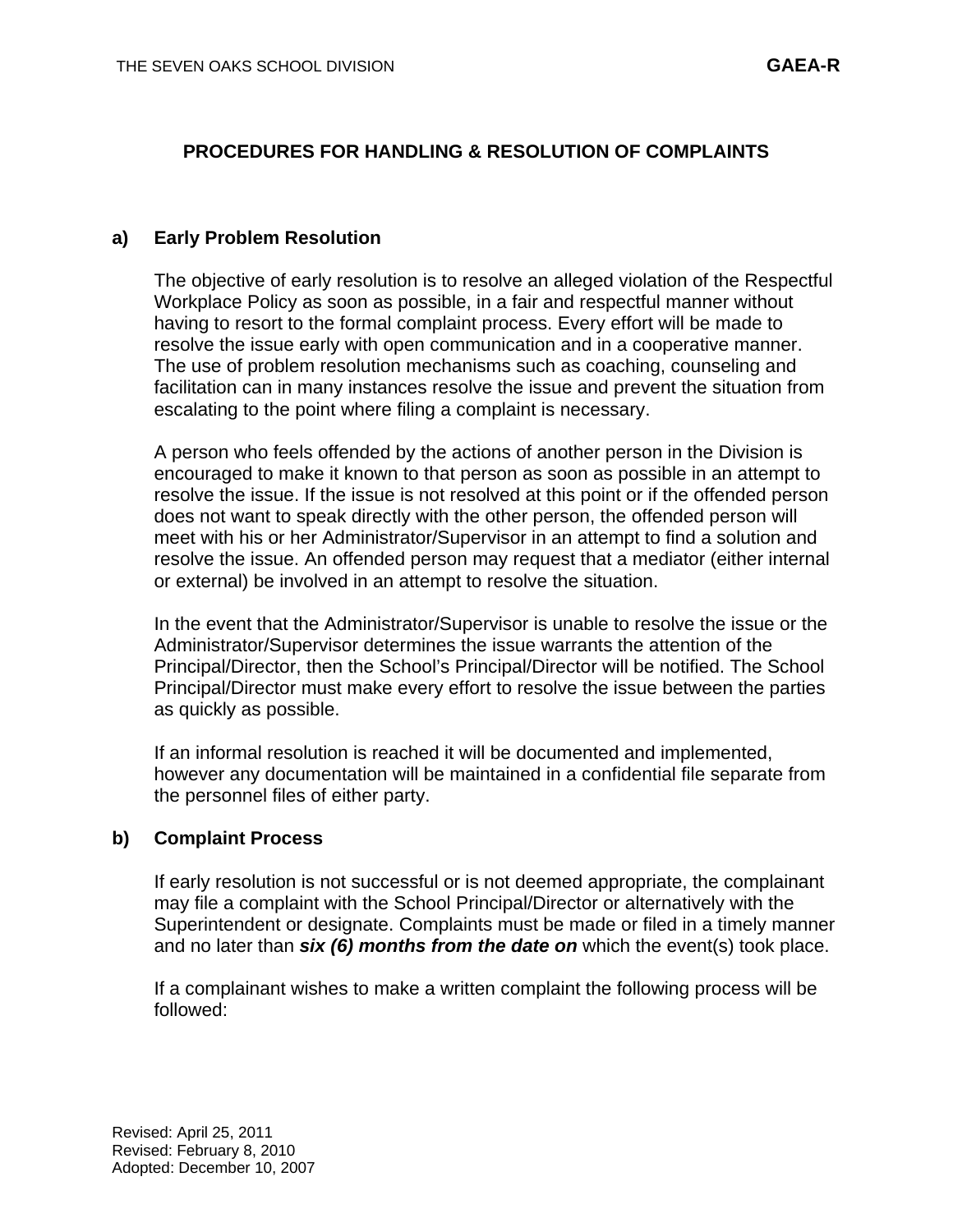# **Step 1 - Filing a Complaint**

The complainant submits a written complaint which contains particulars of the allegations. This complaint should be submitted on or accompanied with a "Report of Harassment" form and submitted to the School Principal/Director or the Assistant Superintendent-Personnel.

### **Step 2 - Acknowledgement of the Complaint**

Upon receipt of the complaint the School Principal/Director or the Assistant Superintendent-Personnel acknowledges receipt of the complaint in writing to the complainant and copies the acknowledgement form to the School's Liaison Superintendent.

### **Step 3 - Review of the Complaint**

Once the complaint has been acknowledged the School Principal/Director or the Assistant Superintendent-Personnel reviews the complaint. If it is determined from the initial review that the complaint is not a violation of the Respectful Workplace Policy, the complainant is informed in writing and redirected to the appropriate avenue of recourse.

# **Step 4 - Investigation**

If the School Principal/Director or the Assistant Superintendent-Personnel concludes from the initial review that a violation of the Respectful Workplace Policy may have occurred, he or she will initiate the investigation procedure. The format of the investigation is determined by the Division *with the input of the Association/Union and the complainant* and may involve either an internal or an external investigator *if requested by the complainant and agreed to by the Division*. Prior to any interview of the respondent the respondent will be provided particulars of the complaint in writing, including the allegations. Both complainant and respondent have the right to be accompanied by a union representative or another person during the investigation process.

### **Step 5 - Decision**

The person who is conducting the investigation will make recommendations to the Division concerning the results of the investigation and the Division will then determine an appropriate response based on those recommendations. Both the complainant and the respondent will be advised in writing of the results of the investigation.

The Division will ensure that corrective and/or disciplinary measures are taken if determined to be appropriate. Documentation pertaining to the complaint and investigation will be maintained in a confidential file separate from the personnel files of either party unless disciplinary action results, which will be placed in the relevant personnel file.